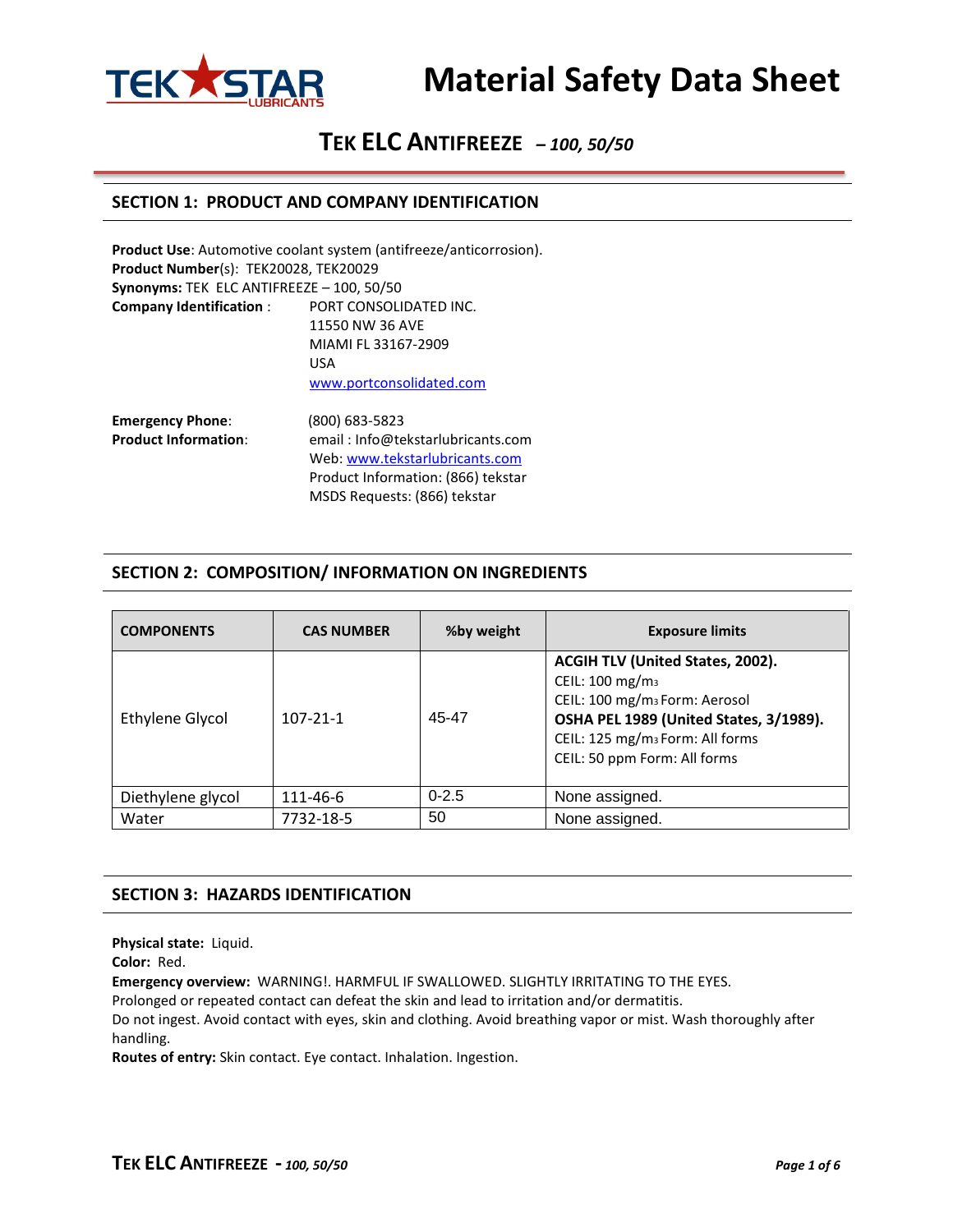

## **TEK ELC ANTIFREEZE** *– 100, 50/50*

### **SECTION 4: FIRST AID MEASURES**

**Eye:** In case of contact with eyes, rinse immediately with plenty of water for at least 15 minutes and get medical attention.

**Skin:** In case of contact, immediately flush skin with plenty of water for at least 15 minutes while removing contaminated clothing and shoes. Wash clothing before reuse. Thoroughly clean shoes before reuse. Get medical attention.

**Ingestion:** If the material is swallowed, get immediate medical attention or advice -- Do not induce vomiting. **Inhalation:** If inhaled, remove to fresh air. If not breathing, give artificial respiration. If breathing is difficult, give oxygen. Get medical attention.

**Note to Physicians:** Gastric lavage is indicated if significant quantities have been ingested in the previous 4 hours. The metabolism of the glycol to oxalic acid may be delayed by the intravenous administration of ethanol (give as a 5% solution in physiological saline to maintain a blood level of 1-2mg/ml). This has been shown to be an effective antidote provided treatment is started within about 6 hours of exposure. The glycol may be removed by dialysis but oxalates are not readily removed..

### **SECTION 5: FIRE FIGHTING MEASURES**

**Flammability of the product:** May be combustible at high temperature.

**Products of combustion:** These products are carbon oxides (CO, CO2).

**Unusual fire/explosion hazards:** This material is not explosive as defined by established regulatory criteria. **Firefighting media and instructions:** In case of fire, use water fog, foam, dry chemicals, or carbon dioxide. Do not use water jet.

**Protective clothing (fire):** Firefighters should wear full bunker gear, including a positive pressure self-contained breathing apparatus.

**Special remarks on fire hazards:** Containers may rupture from pressure build-up.

#### **SECTION 6: ACCIDENTAL RELEASE MEASURES**

**Spill Management:** Stop the source of the release if you can do it without risk. Contain release to prevent further contamination of soil, surface water or groundwater. Clean up spill as soon as possible, observing precautions in Exposure Controls/Personal Protection. Use appropriate techniques such as applying non-combustible absorbent materials or pumping. Where feasible and appropriate, remove contaminated soil. Place contaminated materials in disposable containers and dispose of in a manner consistent with applicable regulations. **Reporting:** Report spills to local authorities as appropriate or required.

#### *SECTION 7: HANDLING AND STORAGE*

**Precautionary Measures:** Do not get in eyes, on skin, or on clothing. Do not taste or swallow. Do not breathe vapor or fumes. Wash thoroughly after handling.

**General Handling Information:** Do not taste or swallow antifreeze or solution. Keep out of the reach of children and animals.

**Storage:** Do not store in open or unlabeled containers. Store only in approved containers.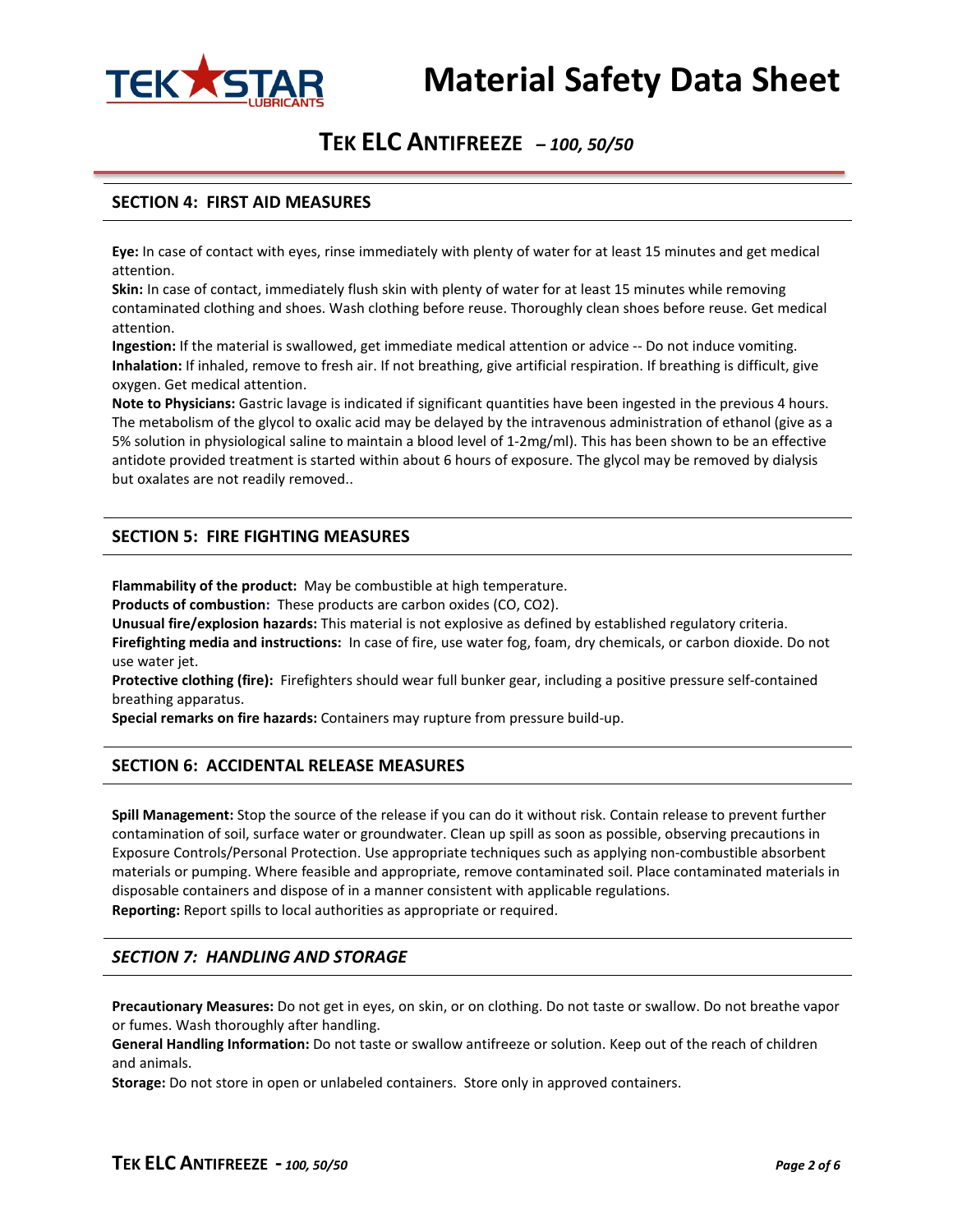

# **TEK ELC ANTIFREEZE** *– 100, 50/50*

**Container Warnings:** Keep container tightly closed. Keep container in a cool, well-ventilated area. Empty containers may contain harmful, flammable/combustible or explosive residue or vapors. Do not cut, grind, drill, weld, reuse or dispose of containers unless adequate precautions are taken against these hazards.

### **SECTION 8: EXPOSURE CONTROLS/PERSONAL PROTECTION**

#### **Occupational exposure limits:**

| Ethylene glycol   | ACGIH TLV (United States, 2002).       |  |
|-------------------|----------------------------------------|--|
|                   | CEIL: 100 mg/m3                        |  |
|                   | CEIL: 100 mg/m3 Form: Aerosol          |  |
|                   | OSHA PEL 1989 (United States, 3/1989). |  |
|                   | CEIL: 125 mg/m3 Form: All forms        |  |
|                   | CEIL: 50 ppm Form: All forms           |  |
| DIETHYLENE GLYCOL | None assigned.                         |  |
| Water             | None assigned.                         |  |

#### **ENGINEERING CONTROLS:**

Provide exhaust ventilation or other engineering controls to keep the airborne concentrations of mists and/or vapors below the recommended exposure limits.

**Control Measures:** Provide exhaust ventilation or other engineering controls to keep the airborne concentrations of vapors below their respective occupational exposure limits. Ensure that eyewash stations and safety showers are proximal to the work-station location.

**Hygiene measures**: Wash hands, forearms, and face thoroughly after handling compounds and before eating, smoking, using lavatory, and at the end of day.

#### **Personal protection:**

Eyes: Chemical splash goggles.

Skin and Body: Do not get on skin or clothing. Wear clothing and footwear that cannot be penetrated by chemicals or oil.

Respiratory: Use with adequate ventilation. Avoid breathing vapor or mist. If ventilation is inadequate, use a NIOSH certified respirator with an organic vapor cartridge and P95 particulate filter.

Hands: Wear gloves that cannot be penetrated by chemicals or oil. ( PVC, neoprene, Rubber gloves.)

#### **SECTION 9: PHYSICAL AND CHEMICAL PROPERTIES**

#### **Attention: the data below are typical values and do not constitute a specification.**

**Color:** Red **Physical State:** Liquid **Odor:** Faint or Mild **pH:** 8.6 (Basic.) **Boiling Point:** 106 to 108 °C **Melting point / Range**: -37 °C **Solubility:** Easily soluble in cold water, hot water. **Specific Gravity:** 1.07 **Volatility:** 50% v/v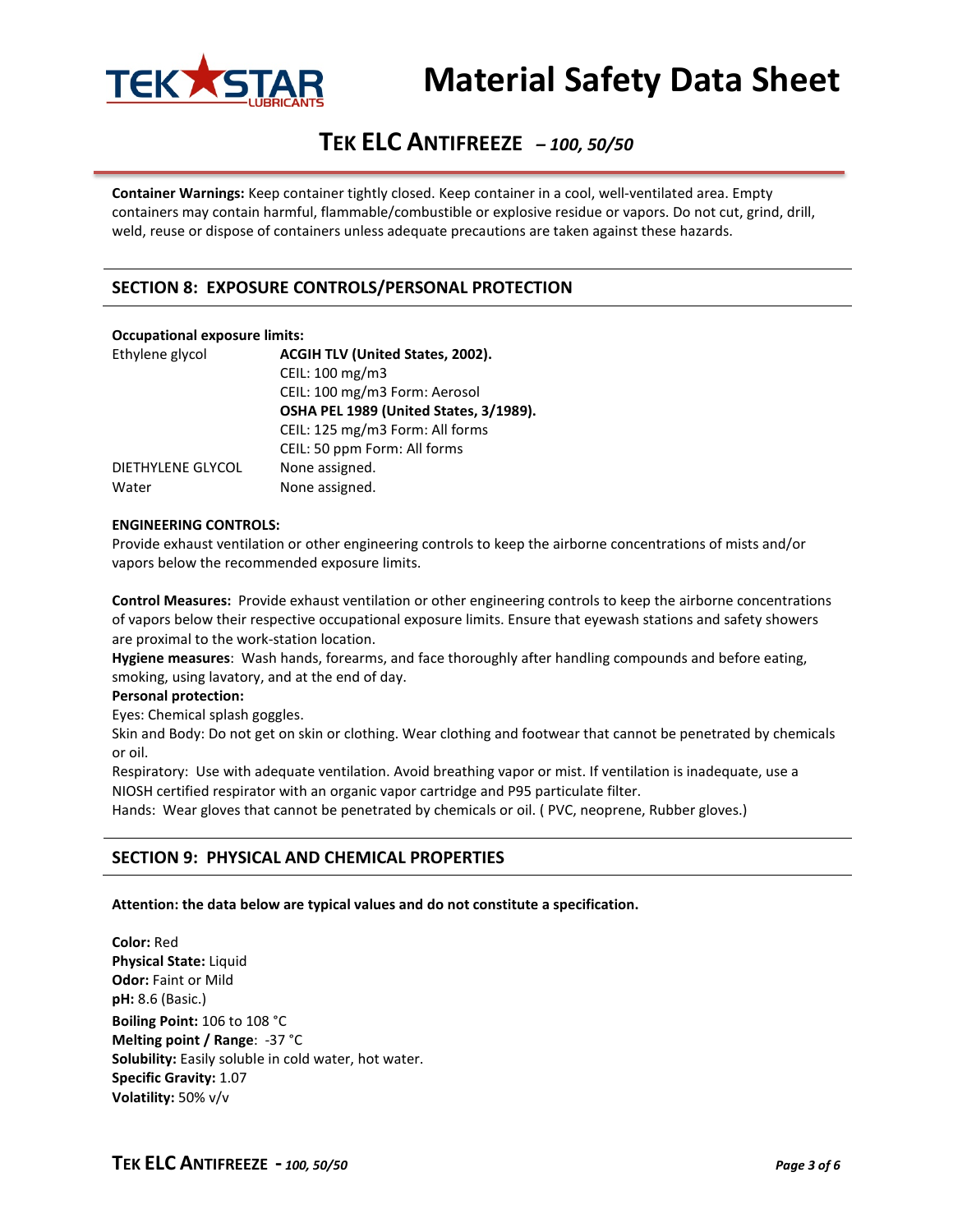

## **TEK ELC ANTIFREEZE** *– 100, 50/50*

### **SECTION 10: STABILITY AND REACTIVITY**

**Chemical Stability:** This material is considered stable under normal ambient and anticipated storage and handling conditions of temperature and pressure.

**Hazardous Polymerization** Not expected to occur.

**Conditions to Avoid:** High temperatures. Keep away from water.

**Materials Incompatibility:** Strong oxidizers. Slightly reactive to reactive with acids, moisture. Hygroscopic; keep container tightly closed.

**Hazardous Decomposition Products**: carbon oxides (CO, CO2)

#### **SECTION 11: TOXICOLOGICAL INFORMATION**

**Acute toxicity:** May be fatal if swallowed. Contains material which causes damage to the following organs: kidneys. Ingestion may cause nausea, weakness and central nervous system effects. May cause convulsions. At normal ambient temperatures this product will be unlikely to present an inhalation hazard because of its low volatility.

| Ingredient name          | Test | Result      | Route  | <b>Species</b> |
|--------------------------|------|-------------|--------|----------------|
| Ethylene glycol          | LD50 | 5890 mg/kg  | Oral   | Rat            |
|                          | LD50 | 13400 mg/kg | Oral   | Rat            |
|                          | LD50 | 10600 mg/kg | Dermal | Rabbit         |
| <b>DIETHYLENE GLYCOL</b> | LD50 | 12565 mg/kg | Oral   | Rat            |
|                          | LD50 | 4400 mg/kg  | Oral   | Rabbit         |
|                          | LD50 | 11890 mg/kg | Dermal | Rabbit         |

#### **Chronic toxicity**

**Carcinogenic effects:** No component of this product at levels greater than 0.1% is identified as a carcinogen by ACGIH or the International Agency for Research on Cancer (IARC). No component of this product present at levels greater than 0.1% is identified as a carcinogen by the U.S. National Toxicology Program (NTP) or the U.S. Occupational Safety and Health Act (OSHA).

**Mutagenic effects:** No component of this product at levels greater than 0.1% is classified by established regulatory criteria as a mutagen.

**Reproductive effects:** No component of this product at levels greater than 0.1% is classified by established regulatory criteria as a reproductive toxin.

**Teratogenic effects:** No component of this product at levels greater than 0.1% is classified by established regulatory criteria as teratogenic or embryotoxic.

#### **SECTION 12: ECOLOGICAL INFORMATION**

#### **ECOTOXICITY**

This material is not expected to be harmful to aquatic organisms. The ecotoxicity hazard is based on an evaluation of data for the components or a similar material.

#### **ENVIRONMENTAL FATE**

**Ready Biodegradability:** This material is expected to be readily biodegradable. The biodegradability of this material is based on an evaluation of data for the components or a similar material. **Mobility:** Spillages may penetrate the soil causing ground water contamination.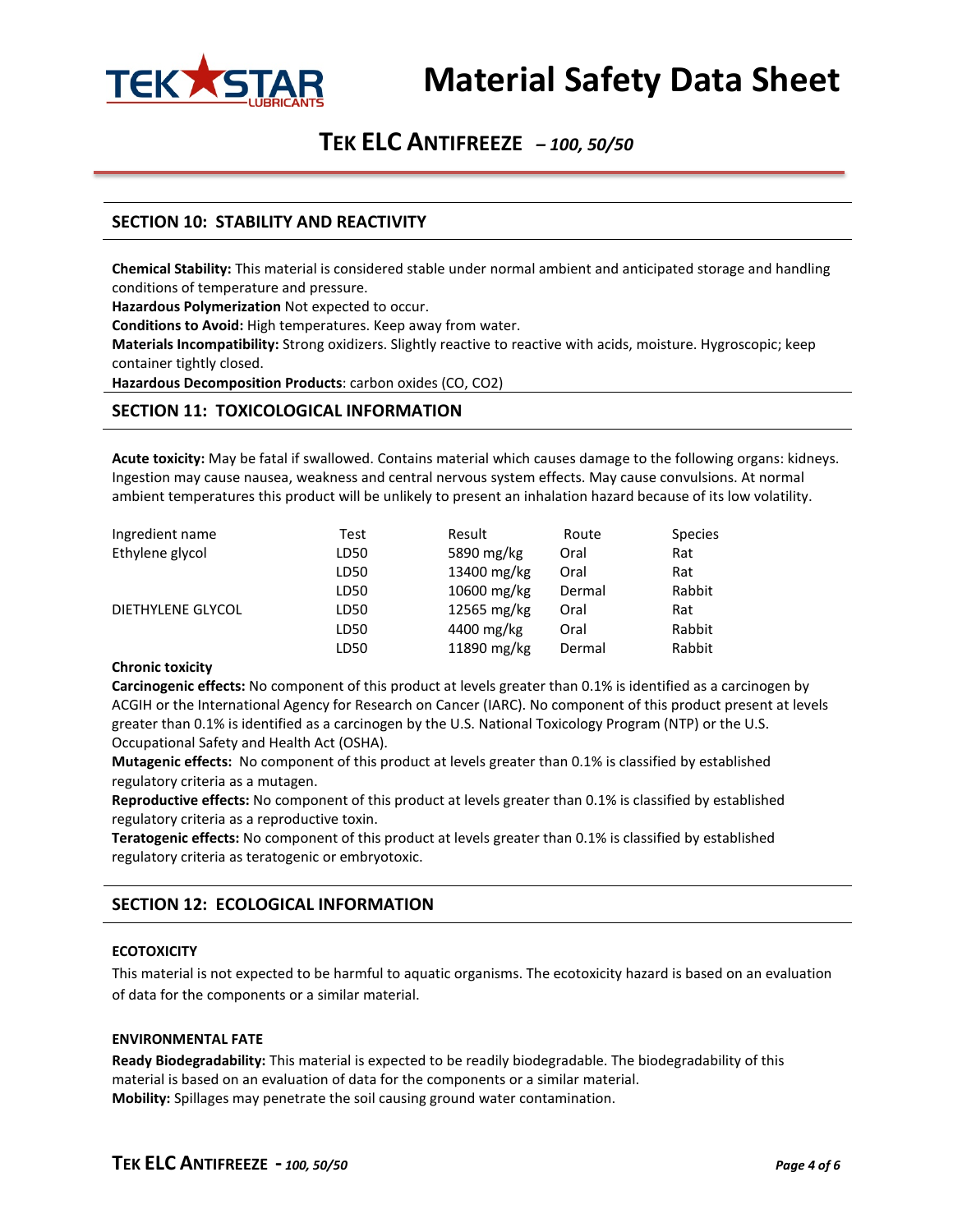

# **TEK ELC ANTIFREEZE** *– 100, 50/50*

**Soil/water partition coefficient (KOC):** This product is not likely to partition to organic material in the environment because its Log (Kow) is: -1.36

**Bioaccumulative potential:** This product shows a low bioaccumulation potential. **Other ecological information:** Miscible in water.

### **SECTION 13: DISPOSAL CONSIDERATIONS**

**Waste from Residues:** Dispose of waste material according to Local, State, Federal, and Provincial Environmental Regulation.

**Contaminated Packaging:** No consideration given when disposed of according to local, state, and Federal regulations.

### **SECTION 14: TRANSPORT INFORMATION**

The description shown may not apply to all shipping situations. Consult 49CFR, or appropriate Dangerous Goods Regulations, for additional description requirements (e.g., technical name) and mode-specific or quantity-specific shipping requirements.

**DOT Shipping Description:** Environmentally hazardous substance, liquid, n.o.s . (Ethylene glycol) **TDG Classification:** Not Regulated.

**IMO/IMDG Shipping Description:** MAY BE REGULATED AS DANGEROUS GOODS FOR TRANSPORTATION UNDER THE IMDG CODE

**ICAO/IATA Shipping Description:** Anti-freeze Preparations, Proprietary; NOT REGULATED AS DANGEROUS GOODS FOR TRANSPORT UNDER ICAO

#### **SECTION 15: REGULATORY INFORMATION**

|                                                                                                                                                                                                                                          | U.S. Federal regulations US INVENTORY (TSCA): In compliance.<br>This product is not regulated under Section 302 of SARA and 40 CFR Part 355. |                |               |  |
|------------------------------------------------------------------------------------------------------------------------------------------------------------------------------------------------------------------------------------------|----------------------------------------------------------------------------------------------------------------------------------------------|----------------|---------------|--|
| <b>SARA 313</b>                                                                                                                                                                                                                          | Product name                                                                                                                                 | CAS number     | Concentration |  |
| Form R - Reporting<br>requirements                                                                                                                                                                                                       | Ethylene glycol                                                                                                                              | $107 - 21 - 1$ | $45 - 47$     |  |
| <b>Supplier notification</b>                                                                                                                                                                                                             | Ethylene glycol                                                                                                                              | $107 - 21 - 1$ | $45 - 47$     |  |
|                                                                                                                                                                                                                                          | CERCLA Sections 102a/103 Hazardous Substances (40 CFR Part 302.4):<br>Ethylene glycol: 5000 lbs. (2268 kg);                                  |                |               |  |
| <b>State regulations</b> Massachusetts RTK: Ethylene glycol<br>New Jersey: Ethylene glycol<br>Pennsylvania RTK:Ethylene glycol (environmental hazard, generic environmental hazard);<br>DIETHYLENE GLYCOL (generic environmental hazard) |                                                                                                                                              |                |               |  |